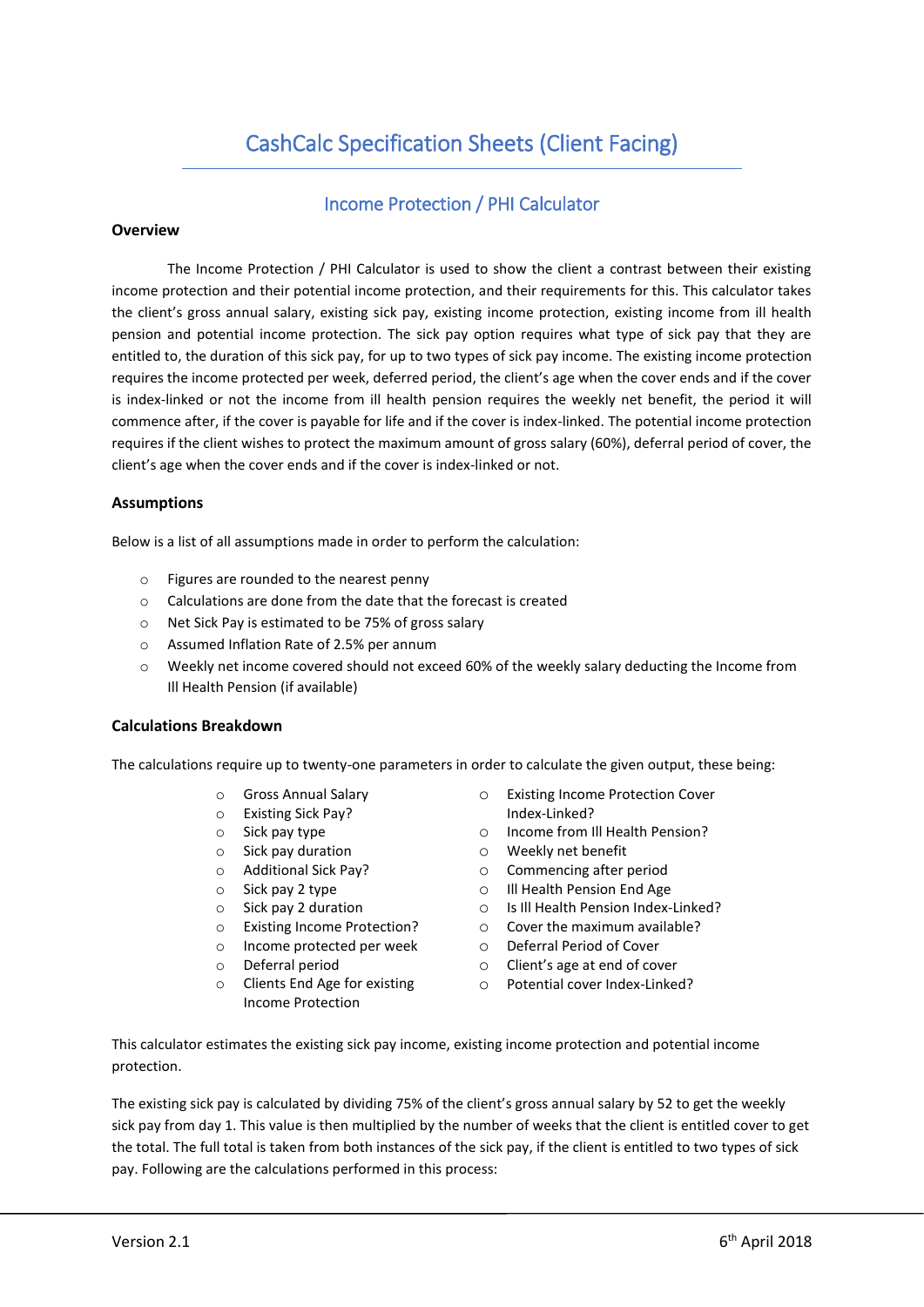```
Weekly Sick Pay = \frac{(Gross \, salary \, x \, 0.75)}{52}Total Sick Pay = Weekly Sick Pay x Number of Weeks Entitled
```
The existing income protection is estimated by multiplying the current protected income by the number of weeks in the term. The number of weeks is calculated by subtracting the current age of the client from the specified end age of the client and multiply that value by 52 and then subtract the deferral period. If the Income Protection is index-linked, it increases along with inflation. Following are the calculations performed in this process:

Duration = (52 x (End Age – Current Age)) – Deferral Period Total Income Protection = Weekly Income Protection x Duration

**Index-Linked**

Total Index-Linked Income Protection =

Total Income Protection x  $(1 + \frac{\text{Inflation Rate}}{100})$  $\frac{(101)(100)}{100}$ 

If the client can receive income protection from their pension provider the calculations are as follows:-

The number of weeks the policy will run for is determined by whether the cover is payable for life. If this is the case the term will be:-

Duration = (52 x (Retirement Age – Current Age)) – Deferral Period

Else the term will be the specified end age:-

Duration = (52 x (End Age – Current Age)) – Deferral Period

The amount of protection provided is produced by the following calculations:-

Total Income Protection (From Pension) = Weekly Net Benefit x Duration

**Index-Linked**

```
Total Index-Linked Income Protection (From Pension) = 
         Total Income Protection x (1 + \frac{\text{Inflation Rate}}{100})\frac{(101)(100)}{100}
```
The current grand total received is equal to the total of the Total Income Protections and Total Sick Pay. Following are the calculations performed in this process:

Current Grand Total = Total Income Protection + Total Sick Pay + Total Income Protection from Pension

The potential income protected is calculated by subtracting any existing cover per week from the assigned potential cover per week. If the client wishes for the maximum cover available (60%), then the assigned cover is equal to 60% of the client's salary divided by 52 to make it weeks, otherwise it is the value of Income to cover. Following are the calculations performed in this process: